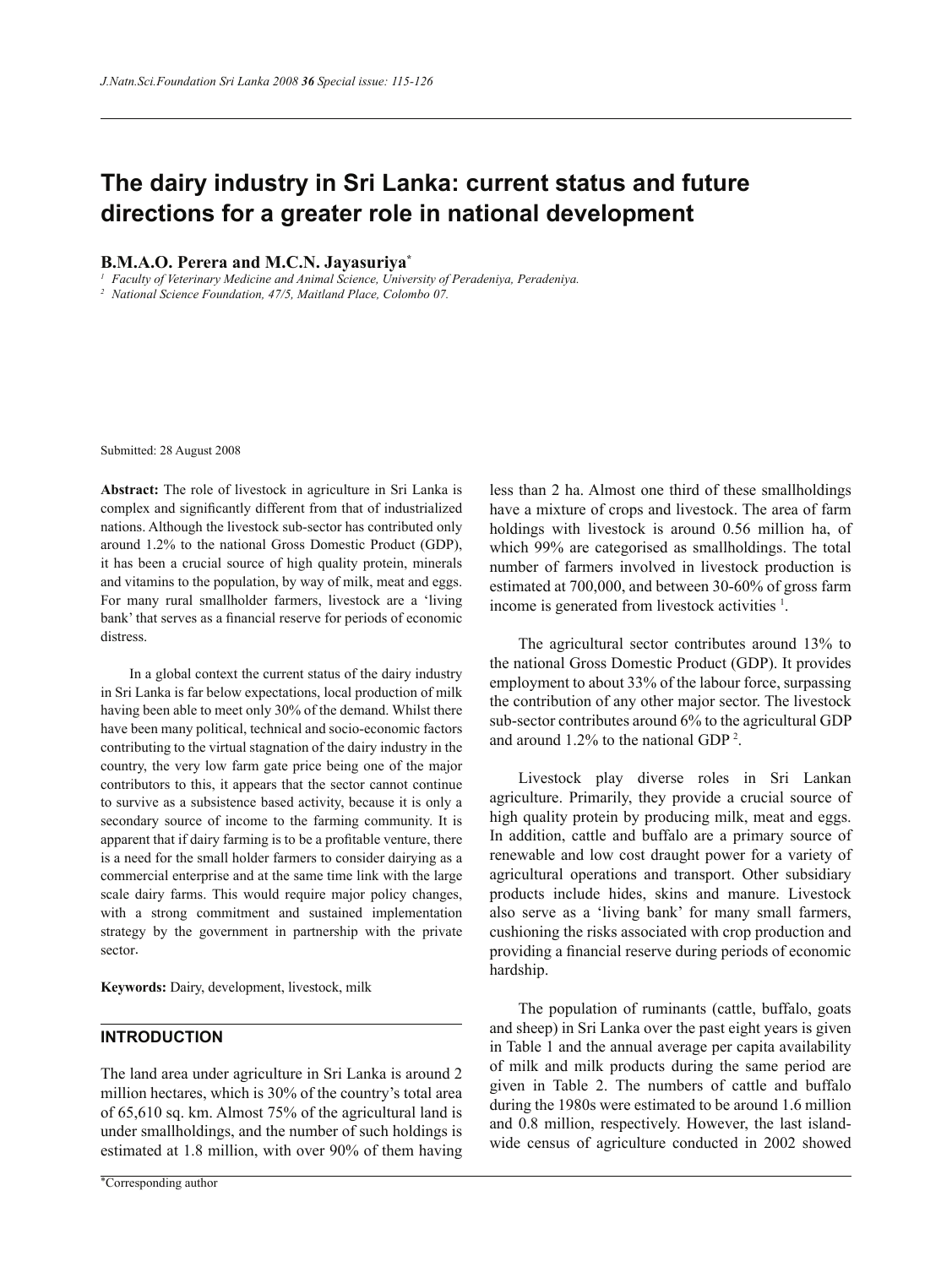that the populations of the two species had declined to 1.1 and 0.36 million, respectively. Since then there has been a gradual increase in both populations<sup>3</sup>.

 The annual average per capita availability of milk and milk products has also shown only a marginal increase over the past decade (Table 2). On the other hand, as evident from Table 3, the annual average per capita consumption of meat as well as milk has increased markedly since the early 1990s. The greatest increase in consumption has been in chicken meat and milk powder.

 The monthly average expenditure on livestock products by households in different sectors during 2006 is given in Table 4. As expected, the urban sector spends more on livestock products than either the rural or estate sectors.

 From the forgoing it is apparent that although consumer demand for livestock products has increased, neither the numbers of livestock nor their productivity (with the exception of the poultry sector, which is not covered here), has shown any significant increase. The dairy sub-sector in particular has been stagnant over the past two decades, while imported milk powder has filled the gap between demand and local production. An important reason for this is that the majority of holdings in this sector continue to operate as a subsistence-based activity, being only a source of secondary income to the majority of livestock owners.

This situation is rather paradoxical, considering that successive governments have viewed the development of the livestock sector as an instrument for social and economic advancement of the rural poor, through employment, sustainable income and improved nutrition. The development of this sector will not only help to achieve food security, import substitution or even self sufficiency in animal products but also prevent the migration of rural poor to urban areas in search of supposed economic benefits. In order to fulfill this role, however, it is clear that the dairy sub-sector in particular needs to become more efficient and businessoriented. The operations at production level as well as the post-production value-chain involving processing and marketing need to be horizontally integrated, so that the farmers receive an economically attractive price for their products. This would provide the incentive for medium- and large-scale entrepreneurs to enter the field and make further investments that are necessary to make the national livestock industry more efficient and modernized.

#### **Current status of the dairy industry**

#### *National milk consumption, national production and imports*

As shown in Table 5, the current milk consumption in Sri Lanka is around 700 million litres per annum, which amounts to a per capita consumption of 35 litres per annum. The current national milk production of 220

 **Table 1:** The population of ruminants in Sri Lanka, 2000 - 2007

| Animal Type | Number $(x 1,000$ heads) |      |      |       |       |       |       |       |  |
|-------------|--------------------------|------|------|-------|-------|-------|-------|-------|--|
|             | 2000                     | 2001 | 2002 | 2003  | 2004  | 2005  | 2006  | 2007  |  |
| Neat cattle | 1,147                    | .153 | .112 | 1,138 | l.160 | 1.185 | , 214 | 1,222 |  |
| Buffalo     | 304                      | 290  | 282  | 280   | 301   | 307   | 314   | 318   |  |
| Sheep/Goats | 506                      | 504  | 360  | 423   | 416   | 405   | 395   | 405   |  |

Source: Dept. of Census and Statistics, Sri Lanka<sup>3</sup>.

**Table 2:** Annual average per capita availability of milk and milk products, 2000 – 2006

| Product               | 2000 | 2001 | 2002 | 2003 | 2004 | 2005 | 2006 |
|-----------------------|------|------|------|------|------|------|------|
| Cow milk $(L)$        | 3.58 | 3.54 | 3.68 | 4.14 | 4.01 | 4.04 | 4.06 |
| Buffalo milk (L)      | 1.38 | 1.36 | 1.35 | 1.33 | 1.33 | 1.38 | 1.27 |
| Milk power (kg)       | 3.73 | 3.64 | 3.94 | 4.10 | 3.46 | 3.63 | 4.21 |
| Condensed milk (kg)   | 0.25 | 0.24 | 0.25 | 0.24 | 0.27 | 0.27 | -    |
| Other milk foods (kg) | 0.08 | 0.10 | 0.11 | 0.13 | 0.15 | 0.14 | 0.15 |

Source: Dept. of Census and Statistics, Sri Lanka<sup>3</sup>.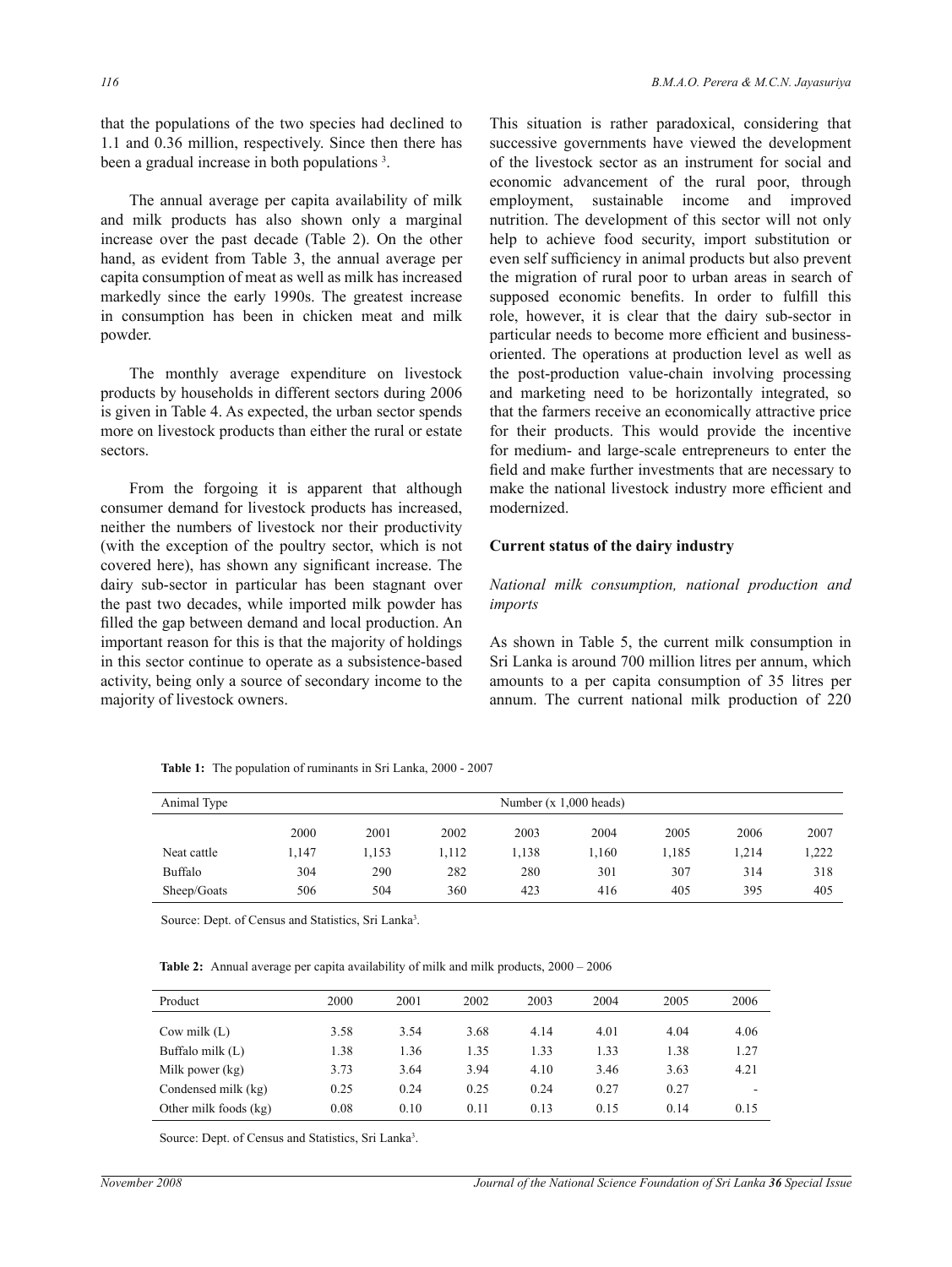million litres comprises of 120 million litres (approx. 300,000 litres per day) collected by the formal market and 100 million litres sold through the informal market. The shortfall of 480 million litres is met by imports, mostly in powder form. Thus, locally produced milk meets only 30% of the current demand for national consumption.

 In a global context, Sri Lanka produces a mere 0.22 million metric tons (mmt) of milk per year, out of the total world production of around 600 mmt (FAO, 2007). The major producers are India (80 mmt), USA (76 mmt), Germany (30 mmt), New Zealand (12 mmt) and the Netherlands (10 mmt).

 The current Government of Sri Lanka has given high priority for dairy development, with a policy target of attaining 50% self-sufficiency by 2015. The mediumterm goal of the Ministry of Livestock Development is to double the local milk production, in respect of both

**Table 3:** Annual average per capita consumption of livestock products

| Product                  | 1980/81 | 1990/91  | 2006   |
|--------------------------|---------|----------|--------|
| $\text{Beef}(\text{kg})$ | 1.63    | 1.97     | 2.82   |
| Mutton (kg)              | n/a     | 0.19     | 0.22   |
| Pork (kg)                | 0.54    | 0.15     | 0.45   |
| Chicken (kg)             | n/a     | 0.82     | 10.93  |
| Other meat $(kg)$        | n/a     | 0.05     | 0.30   |
| Total meat (kg)          | 2.18    | 3.18     | 14.72  |
| Cow milk $(L)$           | 6.14    | 4.29     | 4.54   |
| Goat milk (kg)           | n/a     | $0.03 -$ |        |
| Condensed milk (kg)      | n/a     | 0.02     | 0.10   |
| Milk powder (kg)         | 1.63    | 2.10     | 17.41  |
| Other milk products (kg) | -       |          | 2.30   |
| Eggs (number)            | 15.6    | 29.60    | 138.50 |

Source: Dept. of Census and Statistics, Sri Lanka. Household income and expenditure surveys, 2006/2007

**Table 4:** Monthly average expenditure on livestock products by households in different sectors during 2006

| Product                                           | Expenditure (Rs.) |       |        |         |  |  |
|---------------------------------------------------|-------------------|-------|--------|---------|--|--|
|                                                   | Urban             | Rural | Estate | Overall |  |  |
| Milk and milk foods                               | 1077              | 723   | 613    | 767     |  |  |
| Milk and milk foods                               | 10.2              | 9.3   | 9.0    | 9.5     |  |  |
| (as a $\%$ of average monthly<br>expenditure)     |                   |       |        |         |  |  |
| Meat                                              | 584               | 262   | 206    | 305     |  |  |
| Meat (as a $\%$ of average<br>monthly expenditure | 5.5               | 3.4   | 30     | 3.8     |  |  |

Source: Department of Census and Statistics, Sri Lanka. Household income and expenditure survey, 2006/07.

*Journal of the National Science Foundation of Sri Lanka 36 Special Issue* November 2008

the formal and informal milk markets, thus reducing the proportion of imported milk from the current level of 70% to 35% (Table 5).

#### *Contribution to national production from cattle, buffaloes and goats*

As stated previously, the populations of cattle and buffalo have shown a very slow rate of increase over the past decade (Table 1). The trend in annual milk production from cattle and buffalo and the amounts collected by the formal milk collection systems over the same period, given in Table 6, show a similar slow growth.

 The majority of cattle in the country are of the crossbred type, comprising mainly of crosses between the indigenous *Bos indicus* (Zebu) cattle and improved Zebu breeds from the Indian sub-continent, or between Zebu and *Bos taurus* (European/American) dairy breeds. The main improved Zebu breeds used in dairy production in Sri Lanka are Scindhi and Sahiwal, while the main European breeds used are Holstein/Friesian (Figure 1) and Jersey.

 Over 90% of the buffalo (*Bubalus bubalis*) population is of the indigenous type, referred to as 'Lanka buffalo', kept by smallholder farmers. They are used predominantly for farm power in the cultivation of rice, but in some areas they have traditionally been milked, particularly in the South-East (Ruhuna), which is famous for buffalo curd. Lanka buffalo are located mainly in the low-country wet and dry zones and in the mid-country. The contribution of buffalo milk to the overall national milk production is around 16%.

 Goats are reared mainly in the dry zone, where they are kept mainly for producing meat. However, rearing of goats for milk and milk products is becoming more popular, especially in peri-urban areas due to changes in food habits of the people. The main exotic dairy breeds that have been used for crossing with indigenous goats are the Jamnapari from India and the Saanen from Europe.

**Table 5:** Current local production and imports of milk, and the medi um-term development targets of the Government

| Source of milk        | Million litres/year |                    |  |  |
|-----------------------|---------------------|--------------------|--|--|
|                       | Current             | Development target |  |  |
| Local production      |                     |                    |  |  |
| Formal market         | 120                 | 240                |  |  |
| Informal market       | 100                 | 200                |  |  |
| Imported (% of total) | 480 (70%)           | 260(35%)           |  |  |
| Total                 | 700                 | 700                |  |  |

Source: Ministry of Livestock Development, 2008<sup>8</sup>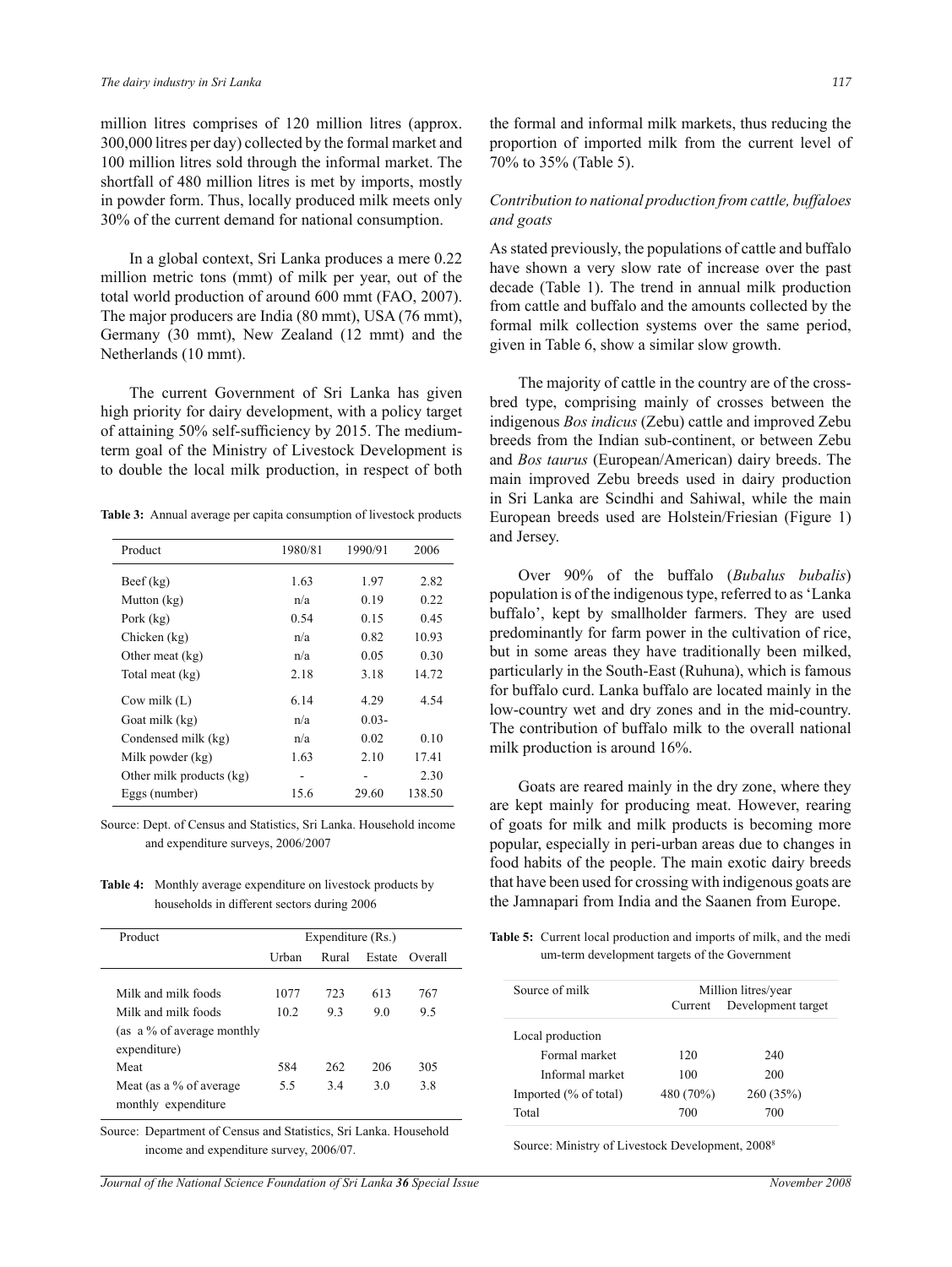#### *Production systems*

Cattle and buffalo management systems in different parts of the country have largely been influenced by the climate, type of crops grown and cropping pattern, availability of grazing land, genetic make-up of the animals and the main production objectives <sup>4</sup> . The major production systems have been classified as follows:

*Dry Zone Traditional Village System*: Mainly indigenous zebu cattle and buffalo, with some crosses with Indian breeds; kept on communal grazing lands with minimal inputs; primary income is from sales for meat and draught, with limited milk extraction from some animals over a short lactation period.

*Dry Zone Irrigated Settlement System*: Small herds with medium production levels; combination of tethered grazing and stall-feeding with cut grasses, tree fodders, straw and some concentrates; primary products are milk and draught, with surplus animals sold for draught and meat.

*Intermediate Zone (Coconut Triangle) System*: Small herds under semi-intensive system; grazing is free or tethered, on natural pasture under coconut and other perennial crops; primary products are milk and draught, with surplus animals sold for draught and meat.

*Wet Zone (Mid and Up-Country) System*: Intensive smallholder mixed crop-livestock production system with pure-bred or cross-bred European breeds of cattle and Indian breeds of buffalo; zero-grazing with high inputs for feed, health control and artificial breeding; primary objective is milk production with meat as a by-product.

*Peri-urban System*: A specialized dairy production system (not integrated with crops); high producing pure-bred European cattle and Indian buffalo kept under confinement; all fodder and concentrates are purchased from outside; primary objective is milk production with meat as a by-product (Figure 2).

#### *Cost of production, farm gate price and price to the consumer*

A survey conducted in three veterinary ranges of the Kandy District during 2007<sup>5</sup> showed that the cost of production (COP) of milk was on average Rs. 30.55 per litre, and varied widely between the different production systems studied (extensive, semi-intensive and intensive). When family labour was valued at market rates, it was the major cost component, amounting to an average of Rs. 16.60 per litre, while feed cost was Rs. 6.81 per litre and fixed costs were Rs. 6.02 per litre. Overall, labour accounted for 55% of production cost (range 13 to 86%), while feed accounted for 22% (range 4 to 46%). The average farm gate price of milk at the time of the survey was Rs. 23.40 per litre (range Rs. 19-31). Thus, when all fixed and variable costs were accounted for (including family labour), there was no profit from dairying under the farming systems studied.

 The current price of processed liquid milk sold to consumers (as pasteurized or sterilized milk, packed in bottles or tetra-packs) ranges from Rs. 60 to Rs. 130 per litre. Thus, the margin between the farm gate price and the price to the consumer is excessively wide, and is one of the main reasons for stagnation of the dairy industry.

| Year |             | Annual milk production | Total annual<br>production | Total collected           |
|------|-------------|------------------------|----------------------------|---------------------------|
|      | Cattle      | (liters)<br>Buffalo    |                            | by processors<br>(liters) |
|      |             |                        | (liters)                   |                           |
| 1998 | 147,381,600 | 29,707,440             | 177,089,040                | 100,828,000               |
| 1999 | 149,686,800 | 30,196,800             | 179,883,600                | 108,863,000               |
| 2000 | 151,239,600 | 30,210,144             | 181,449,744                | 92,494                    |
| 2001 | 152,764,800 | 30,262,800             | 183,027,600                | 102,245,000               |
| 2002 | 152,840,880 | 30,354,120             | 183,195,000                | 92,043,000                |
| 2003 | 156,546,000 | 30,258,000             | 186,804,000                | 88,003,000                |
| 2004 | 159,696,000 | 30,600,000             | 190,296,000                | 99,235,000                |
| 2005 | 161,816,400 | 30,925,200             | 192,741,600                | 100,185,000               |
| 2006 | 164.862.200 | 31.648.160             | 196.510.680                | 109.308.000               |

**Table 6:** Annual milk production from cattle and buffalo and the amounts collected by the formal milk collection systems (mainly processors) over the past nine years

Source: National Livestock Statistics, 2007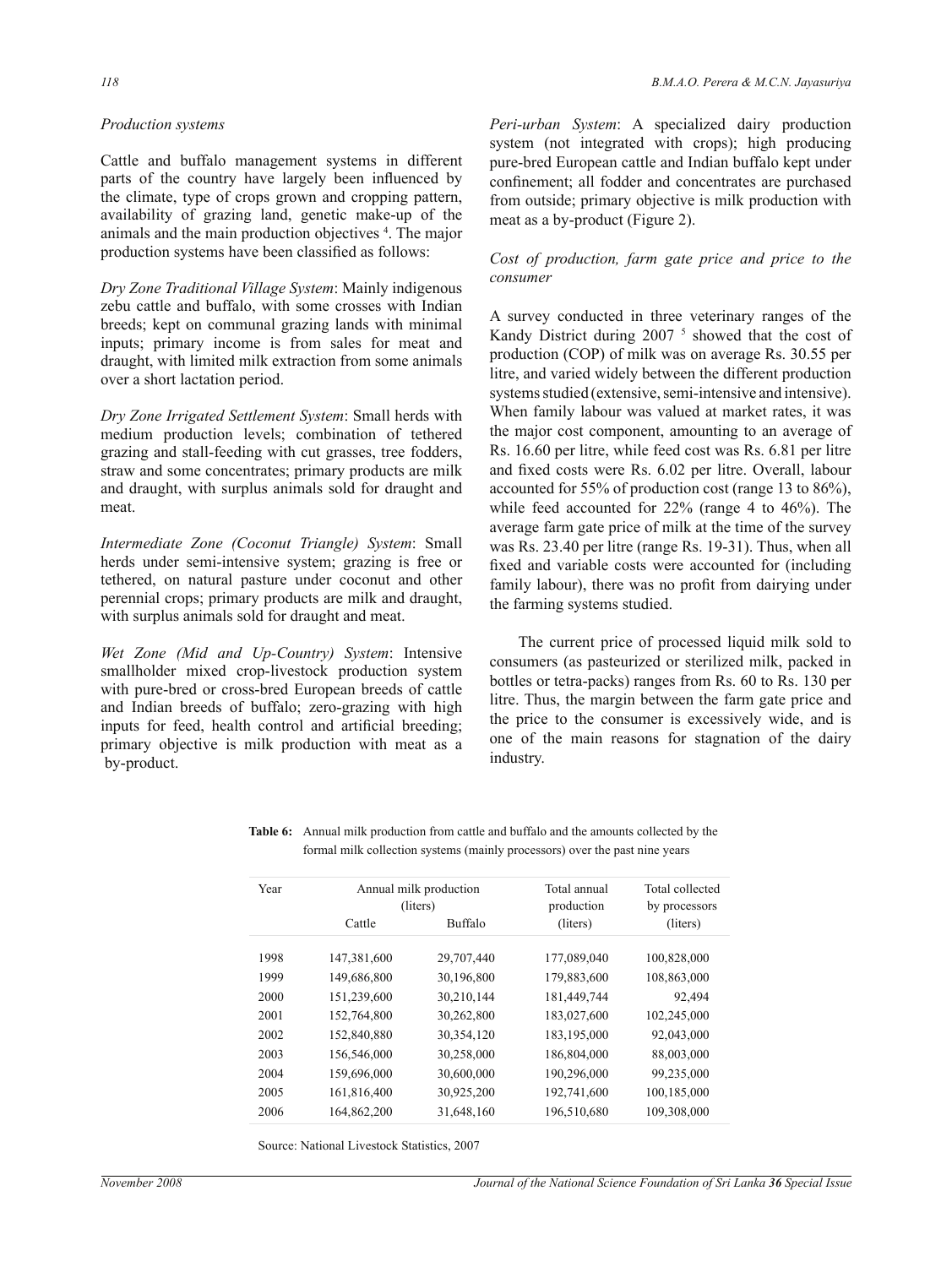

**FIgure 1**: Friesian cattle grazing lush pastures in the hill country



**Figure 2**: A herd of Murrah buffalo in the coconut triangle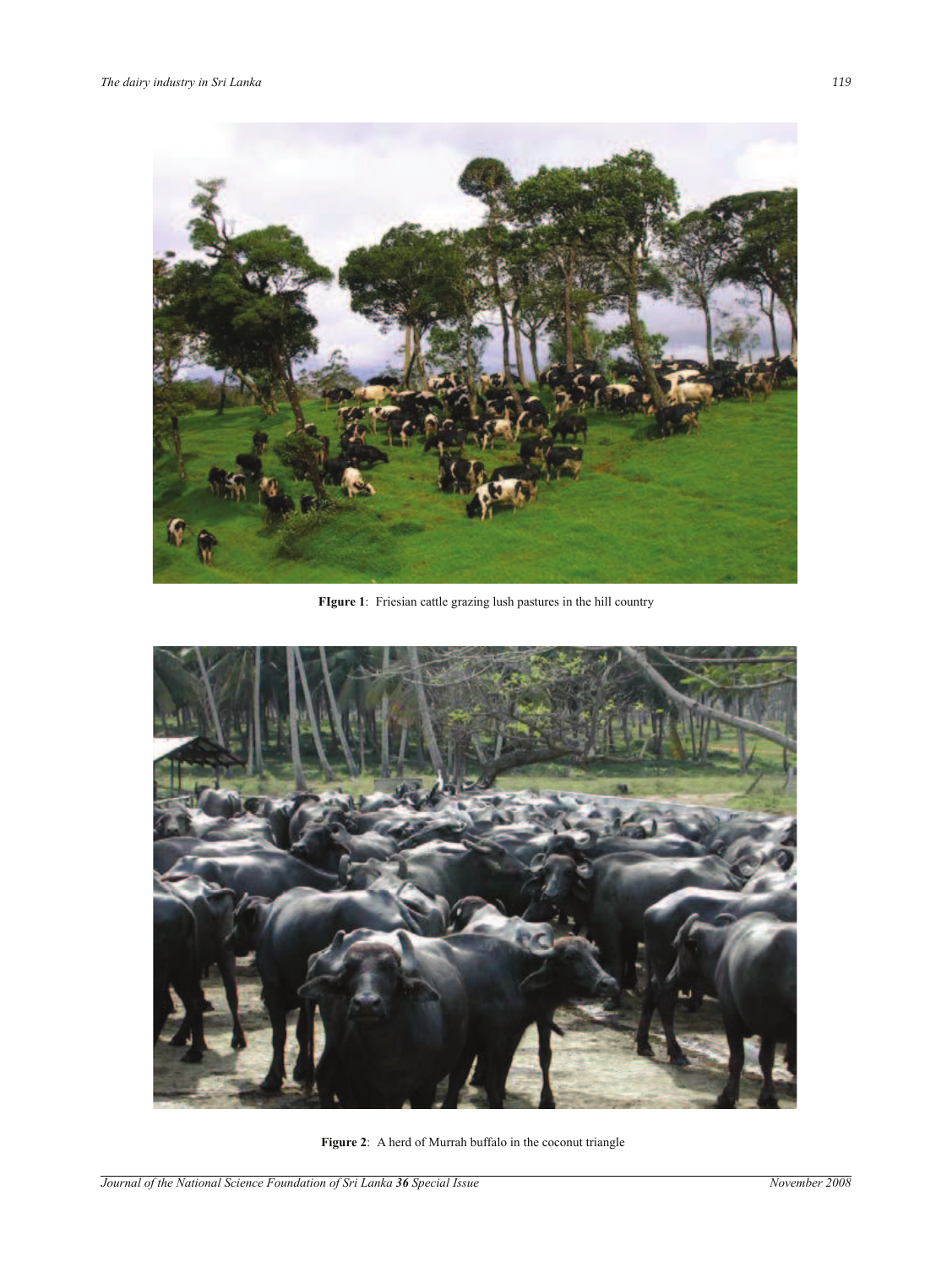## **Major constraints to improved milk production**

The constraints to sustainable livestock production by the resource poor farmers in developing countries have been classed into three major categories<sup>6</sup>. These are fully applicable to the current situation that prevails in Sri Lanka, and are:

- Procurement of animals: Poor farmers find it difficult to access capital and credit facilities to purchase the required breeding stock.
- Management: Farmers are unable to obtain animal health and production services, such as veterinary, breeding and advisory services in a timely and effective manner.
- Marketing: Small farmers do not have access to reliable and steady markets for their products.

Studies conducted under a SAREC/NARESA Buffalo Development Project a decade ago<sup>4</sup> showed that the constraints faced by cattle and buffalo farmers in many regions of Sri Lanka were as follows:

- Low farm gate price of milk, which is determined by government policy and the monopolistic practices of milk collection systems. This is further influenced by:
	- \* Lack of producer participation in collection and marketing, thereby resulting in monopolies and malpractices by the collectors and exploitation of the farmers
	- Powerful advertising campaigns by importers of milk products in order to sway consumer preference away from local milk products
	- \* Lack of milk collecting facilities in certain areas, and inadequacies even in some areas where they exist, with only morning milk being collected
- Shortage of suitable breeding stock in the country. The factors influencing this are:
	- The state sector livestock farms of the National Livestock Development Board (NLDB) are mandated to supply superior breeding stock to farmers, but they are able to meet only about 20% of the demand.
	- \* Lack of organized livestock markets for farmers to sell and buy animals
	- \* Limitations of the artificial insemination (AI) programme, with only 10-15% of breedable cows being served by AI, and only 2-5% of calvings attributable to AI
	- \* Lack of natural breeding (stud) services in areas where AI services are not available
- High cost of feeding dairy animals. This is influenced by:
	- Seasonal fluctuations in ruminant feed resources resulting in scarcity
	- \* High price of compounded feeds
	- \* Lack of knowledge on methods of low-cost feed supplementation
- Lack of an appropriate long term government policy and sustained support to improve local milk production and progressively reduce imports. This is due to:
	- Inadequate government support for livestock extension services in management, health, breeding and product technology
	- \* High cost of veterinary services and drugs
	- Lack of follow-up programmes by the Ministry and the DAPH to continue the livestock development programmes that were initiated and assisted by international grants and loans
	- Lack of credit, tax rebates, insurance schemes and other incentives to encourage small to medium scale private enterprises in dairy production

A study commissioned by the Animal Production and Health Commission for Asia and the Pacific (APHCA) of the FAO on improved market access and smallholder dairy farmer participation for sustainable dairy development<sup>7</sup> identified the main constraints to dairy development in Sri Lanka in five main areas as: stock availability; animal health management; land availability; farmer knowledge and skills; and extension system limitations.

 Recent findings of the Ministry of Livestock Development through its studies and consultations with stakeholders in the dairy sector have shown that many of the above constraints are still present. The limitations have been categorized under four headings  $\delta$  and include the following:

- Primary production level
	- Non-availability of good quality dairy animals
	- \* Inadequate coverage of AI and follow-up services
	- \* High wastage of improved genetic material
	- \* Inadequate feed resources
	- Unfavourable ratio between farm gate price and cost of production of milk
	- Limitations of research and development efforts aimed at resolving problems at the producer level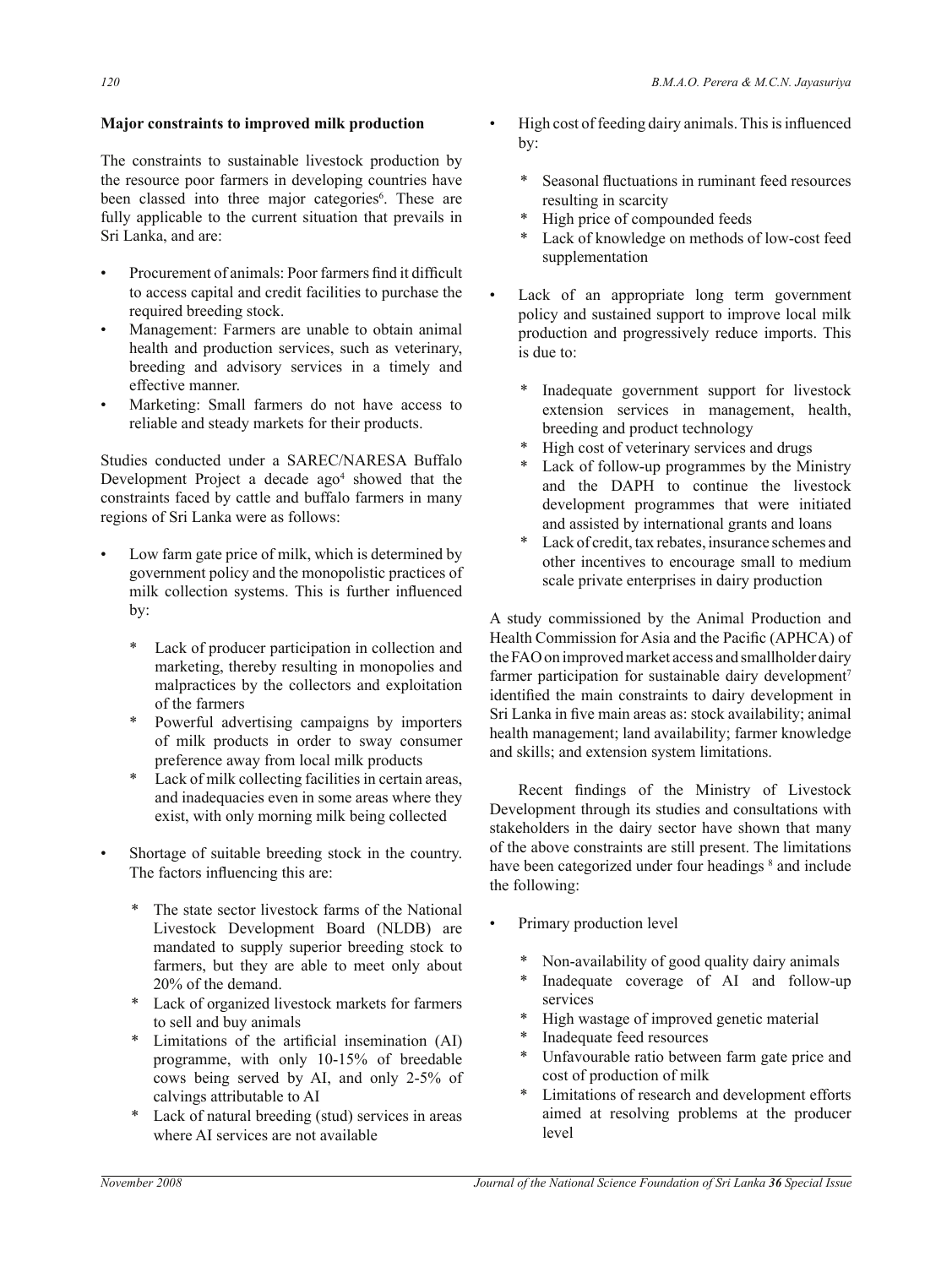- \* Non-sustainability of low input low output and highly fragmented smallholder dairy farming system
- Curative and preventive animal health care delivery system
	- Inadequate coverage of veterinary services catering to acute health care needs
	- Inadequacy of disease surveillance and control service
	- \* Inadequacy of man power development and training programmes
- Inefficiencies and distortions in milk marketing system
	- \* Unsatisfactory milk collecting system
	- Lack of bargaining power of smallholders
	- \* Heavy consumer preference for milk powder
	- Heavy competition from imports
	- Availability of low quality milk and milk products in the market
- Other limitations
	- \* Most of the Government and parastatal institutions are trying to do too many things with limited resources
	- Weak industrial structure of the dairy industry.

Some aspects of the main technical as well as nontechnical issues and constraints are further examined below.

## *a) Technical issues*

*Shortage of quality breeding stock suited to different environments (breeding, AI and Natural Service (NS), delivery of services and follow-up)*: The national livestock development policy and strategy has recognized that cattle, buffalo and goats play an integral part in the rural agriculture economy, and has identified the dairy sub sector as the priority area for public sector investment in livestock development. Upgrading of the native herd is considered a fundamental necessity for dairy cattle and buffalo development. This envisages preserving the traits of technical importance which have helped native livestock to thrive in hostile environments and low quality feed, while improving their productivity. A national breeding policy for cattle, buffaloes, goats, sheep and pigs has been formulated by the National Animal Breeding Committee in 1994 to ensure uniformity of livestock breeding across the country <sup>9</sup>. The breeding objectives, policy and strategy for each livestock species

in the various agro-climatic zones (hill country, mid country, low country wet, dry and coconut triangle zones and Jaffna peninsula) under intensive and extensive systems of management have been described. The general breeding strategy is to upgrade the existing livestock through cross-breeding using genetically superior breeds and thereby enhance production.

 Artificial insemination has been considered the preferred method of genetic upgrading of the native herd. However, in areas where AI is not feasible, use of genetically superior stud bulls has been recommended for upgrading programmes. To achieve these objectives, the Department of Animal Production and Health (DAPH) has imported breeding bulls from time to time, and regularly imports semen from superior sires for use on the national dairy herd.

 There have also been many imports of live cattle and buffalo heifers and cows to Sri Lanka by the NLDB and DAPH in the past, but these have not provided the expected impetus for dairy development. The problems of importing good quality stock are well known, and include, difficulty in locating high quality animals (due to the natural reluctance of farmers in the source countries to sell their best animals); stress and diseases caused during transport and quarantine; and failure of animals imported from temperate climates to adapt to tropical conditions. In some cases imported animals were distributed among local smallholder farmers, with disastrous results, due to the lack of adequate knowledge, skills and resources among them to manage such animals.

 It is important to consolidate the contribution of the progeny of such superior imported stock in the breeding farms and improve their management conditions, before resorting to further importations. Imported stock at any future date should be located in suitable nucleus farms with facilities for better nutrition, management and healthcare. Their offspring must be managed properly and evaluated using comprehensive recording of all production data, and then subject to stringent selection for use in future breeding programmes

*Feeding: seasonal shortages of green fodder and high cost of concentrates:* Since ruminant livestock production in Sri Lanka is mostly in the hands of smallholder resource poor farmers who are dispersed primarily in rural areas, the feeds that are likely to be available are the natural grazing from waste land, cut and carry indigenous grass species from road sides, water ways, paddy fields and bunds, crop residues, and agricultural by-products from industry. Due to the highly seasonal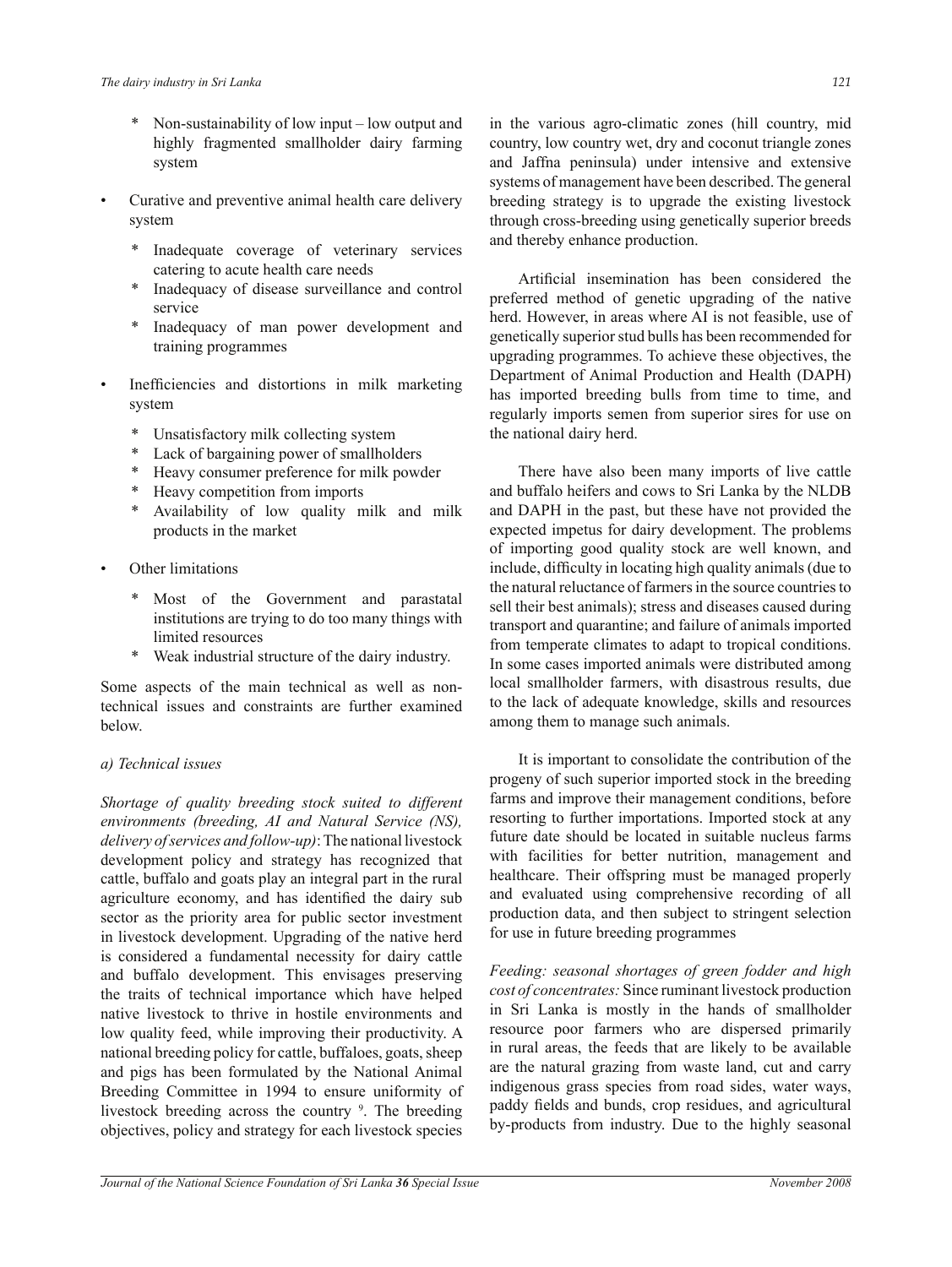rainfall in many parts of the country, the quality and quantity of available forage also fluctuates affecting the milk yield and lactation length of both cattle and buffalo. While in times of abundance animals are fed on good quality forage with little or no concentrate feed, in times of short supply they are fed on poor quality crop residues like cereal straws and agro-industrial by-products and high amounts of concentrate feed. The latter is found to be uneconomical but farmers adopt such strategies for purposes of sustenance. Therefore, feeding strategies need to be developed for an annual cycle and not for separate wet and dry season feeding, highlighting the need for conservation of forages and other feed resources.

 The feed resources that can be used in addition to natural grasses include fibrous crop residues such as rice straw and maize stover, and agro-industrial by-products such as molasses, rice bran, waste from fruit canneries and brewer's grain. Feedstuffs that result from industrial processing of agricultural products are generally less fibrous in comparison to crop residues, being rich in protein and minerals and containing more fermentable energy. Their source of origin can be from field and plantation crops, tree crops, fruit processing industries and other miscellaneous sources <sup>10</sup>. Some non-conventional feeds like leaves and fruits from multi-purpose trees, shrubs and woody perennial plants and sugarcane tops, contain medium to high levels of protein and are considered as useful additives to low quality diets.

With the progressive decline in land available for extensive grazing and fodder production due to expansions in crop production and human settlements, only marginal and poor quality lands are left for grazing and mixed farming.

Therefore, simple and low-cost technologies in nutrition and management need to be introduced to the smallholder farmers.

 However, traditional farmers who have reared cattle and buffaloes with minimal inputs do not readily accept innovations, especially when they call for extra time, money and labour. Therefore, innovative approaches that demonstrate clear economic benefits are needed to convince farmers to accept newer technologies 11-14 .

 Studies conducted under a multidisciplinary programme to improve smallholer buffalo production 12, 15 have shown that simple low cost feeding systems can be developed using locally available feed resources. The strategy used was to combine natural grasses, rice straw and legume tree fodder with Urea-Molasses Multinutrient Blocks (UMMB) for use under an intensive management system.

*Reproduction :* An important prerequisite for the sustainability of a dairy production system is that cows must have an efficient reproductive performance <sup>16</sup>. This is essential for the production of the main commodity of interest, milk, as well as to provide replacement animals. Over and above this, and particularly in smallholder systems, the animals must provide other outputs also, which will directly or indirectly result in economic benefits to the farmer. These include, in different combinations depending on the system, meat, draught power, fuel and fertilizer. Since the continued generation of these outputs rely totally on the production of offspring, no dairy production system is sustainable without an acceptable level of reproduction.

 **Table 7:** Reproductive indices for dairy cattle and buffaloes under optimum conditions and suggested "acceptable" performance under improved smallholder systems in tropics.

| Reproductive Index                   |           | Cattle     | <b>Buffalo</b> |            |  |
|--------------------------------------|-----------|------------|----------------|------------|--|
|                                      | Optimum   | Acceptable | Optimum        | Acceptable |  |
| Age at puberty (m)                   | < 18      | < 24       | $<$ 30         | < 36       |  |
| Age at first calving (m)             | $<$ 30    | <36        | < 42           | $<$ 48     |  |
| Calving to first service (d)         | <60       | < 90       | <60            | < 90       |  |
| Calving to conception (d)            | < 85      | < 115      | < 85           | < 115      |  |
| Calving Interval (m)                 | $12 - 13$ | $13 - 14$  | $13 - 14$      | $14 - 15$  |  |
| First service conception rate $(\%)$ | > 60      | > 55       | > 55           | > 50       |  |
| Overall conception rate (%)          | > 80      | > 75       | > 75           | > 70       |  |
| Calving rate $(\% )$                 | > 75      | > 70       | > 70           | > 65       |  |
| Services per conception              | < 1.6     | < 1.8      | < 1.8          | $<$ 2.0    |  |

Source: Perera, 1999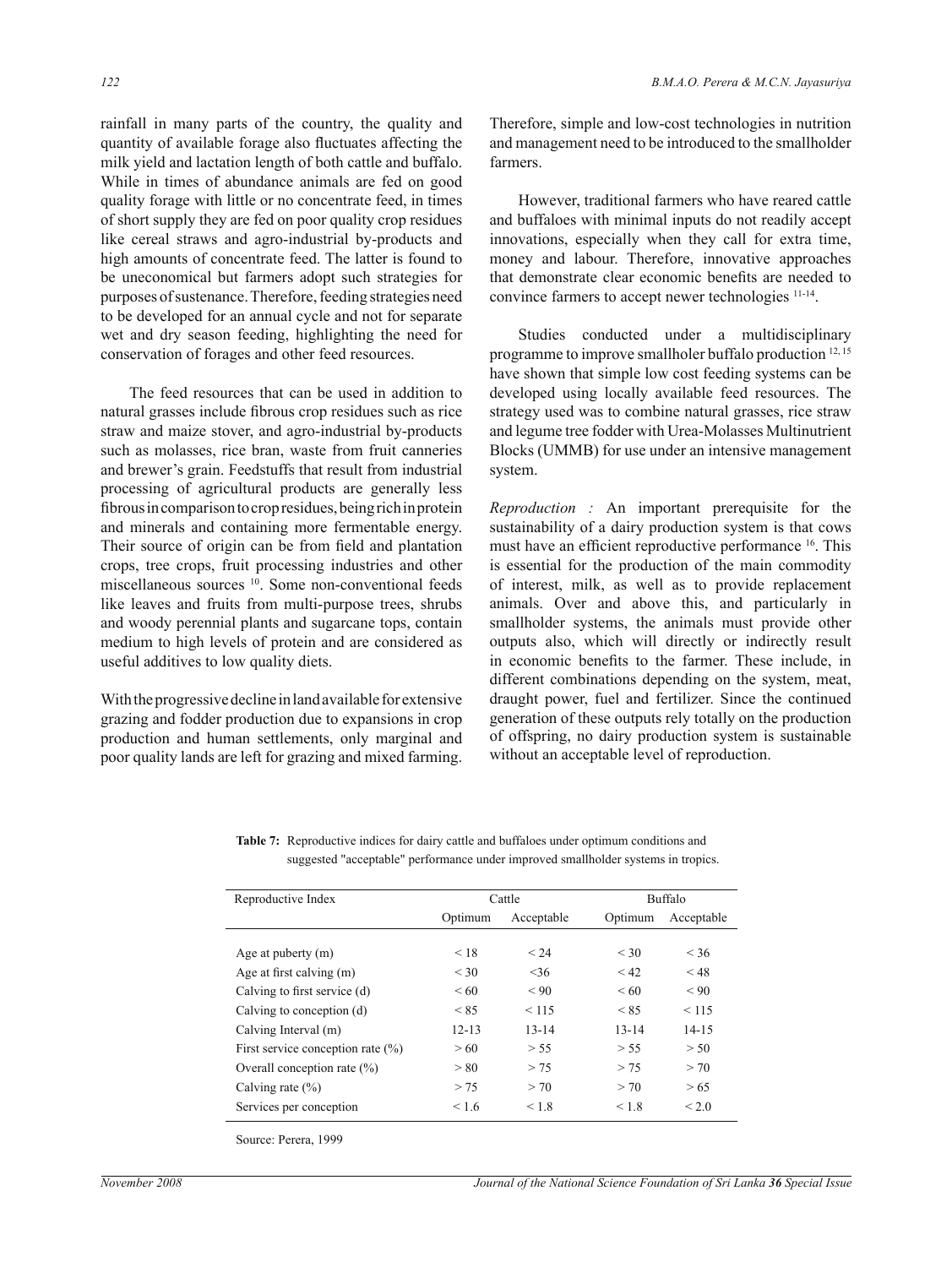Table 7 gives the classical optimum reproductive indices for dairy cattle, together with a suggested "acceptable" performance indices for use under the more intensive and improved smallholder conditions. A similar set of criteria is also given for buffaloes, with suitable adjustments to account for inherent differences such as later maturity of heifers and longer duration of gestation.

 From the viewpoint of reproduction, the main factors which contribute to economic losses are delayed puberty, long calving intervals, short productive life (due to culling for infertility or sterility) and high calf mortality. In practical terms, the two major limitations that need to be addressed to improve cattle and buffalo fertility, and thereby the economic benefits to smallholder farmers, are poor oestrus detection and long postpartum anoestrus 17 .

 Improving oestrus detection needs education and motivation of farmers, proper identification and records for individual animals, and regular close observation for the occurrence of heat signs. Oestrus synchronization is an alternative procedure that could be applied in some farming systems. However, its use requires a full evaluation of the fertility status in order to select the most suitable hormonal protocol, and careful planning to ensure success.

 Prevention of prolonged post-partum anoestrus is best tackled by providing farmers with information on how to manage, feed and breed their animals, in order to avoid deleterious effects of harsh climate, seasonal fluctuations in feed availability, parasitic infections and diseases. Under smallholder systems this demands a holistic approach from researchers and livestock support services, working closely with farmers to develop and transfer a package of appropriate technologies that are acceptable to them. The use of hormones and other therapeutic interventions to overcome anoestrus are unlikely to be successful unless these basic constraints are resolved.

*Diseases :* These can be classified broadly as infectious and non-infectious. The former are caused by bacterial, viral and parasitic agents, while the latter include mainly the metabolic or 'production' diseases.

 In cattle and buffalo the most important bacterial diseases that cause economic losses through heavy mortality are Haemorrhagic Septicaemia (HS) and Black Quarter (BQ), while diseases such as mastitis and brucellosis cause losses through lowered productivity of milk and offspring, respectively. The most important viral disease of both species is foot-and-mouth disease (FMD), which is highly infectious but rarely fatal, causing economic loss through lowered productivity.

 Important parasitic diseases include those caused by gastrointestinal parasites such as round worms (nematodes), flukes (trematodes) and tape worms (cestodes), which cause mainly insidious losses due to poor growth and development in young animals. Blood parasites such as *Babesia* and *Theileria* are of importance in pure-bred European cattle and their crosses, sometimes causing high mortality.

 Goats are generally not prone to major bacterial and viral diseases of epizootic nature. However, parasitic diseases do cause losses, mainly in young kids. A specific problem is Cerebro-Spinal Nematodiasis, which is caused when a parasite that lives harmlessly in the peritoneum of cattle (*Artionema digitata*) infects goats and migrates to the central nervous system.

 Young cattle, buffalo and goats are susceptible to intestinal and lung disturbances, the former causing diarrhoea and the latter pneumonia, both of which can result in high mortality. The common bacterial causes of diarrhoea are *Escherichia coli* and *Salmonella* spp., while the main parasitic cause is *Coccidia* spp. Aetiological agents for pneumonia can be viruses, bacteria or both. Viruses usually play the role of primary pathogens, while bacterial infection sets in as secondary invaders under the lowered body resistance in affected animals. Environmental factors such as adverse weather, ambient temperature, poor ventilation, overcrowding and poor management can precipitate respiratory disease<sup>18,19</sup>. Improvement of housing, hygiene and management practices can reduce the incidence of diarrhoea and pneumonia to a great extent.

#### *b) Other issues*

The 'National Livestock Development Policy and Strategies' published by the Ministry of Livestock Development in 2006 states that the dairy sector will be given priority for public sector investment in livestock development. Several strategies for improving the diary industry have been outlined in general terms, and include the following:

- Promoting and expanding the liquid milk market
- Upgrading the native herd
- Facilitating the transformation of the present subsistence level dairy producers/farmers into commercially viable and sustainable enterprises
- Further developing the medium and large scale private sector dairy producers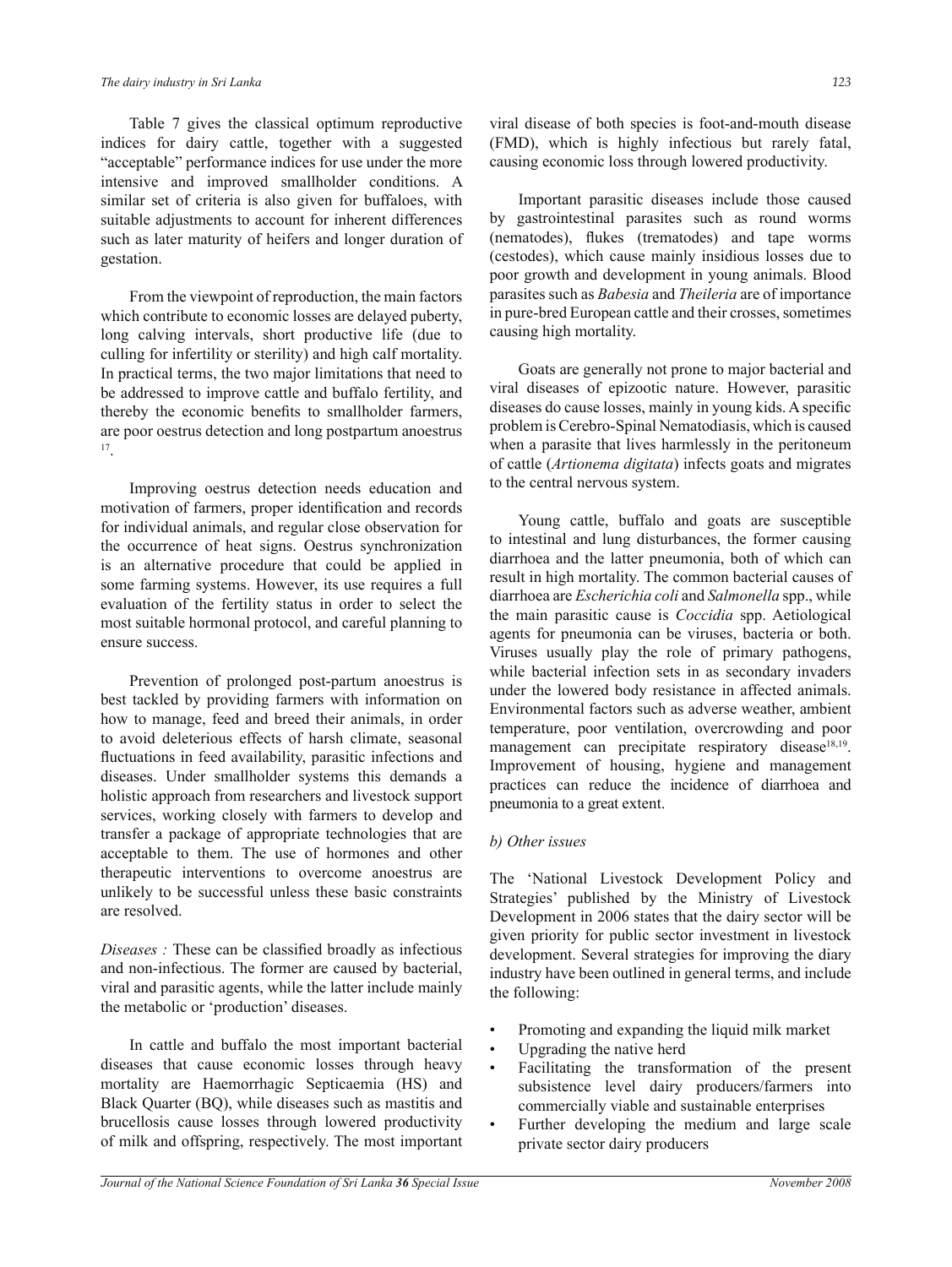- Allowing market forces to govern the pricing mechanism of domestic milk
- Encouraging the private sector dairy processors to contribute to dairy development

 However, implementing these strategies requires a clear long-term policy backed by actions and investments that will effectively address the limitations, inequalities and deficiencies that exist in the dairy industry as a whole. As discussed above, one of the major dis-incentives to dairy development is the low farm-gate price of milk and problems in marketing. Lack of credit and other support services for the diary industry are a further deterrent for the smallholder farmers to evolve in to more commercially oriented medium-scale entrepreneurs.

 In Sri Lanka there is no beef cattle industry, and beef is a by-product of the dairy industry. However, the current policies and practices are not conducive for farmers to derive an income from raising any surplus stock for meat. The ban on slaughter of females and the problems in the meat marketing system make it impossible for farmers to dispose of non-productive females and excess males, thus making such animals an economic burden on the farmer.

A recent consultancy undertaken by ANZDEC <sup>20</sup> for the Ministry of Livestock Development has analysed the main impediments to developing the dairy industry and increasing domestic milk production, and has recommended the following strategy:

- Government provides a sustainable solution to the pricing of imported milk powder;
- Government and industry together encourage investment by private investors into large-scale commercial dairy clusters;
- Government works with smallholders to link them to large-scale commercial dairy farms for the purpose of increasing smallholder milk production and income from dairying;
- Government needs to complete a major overhaul of all the government agencies involved in the dairy sector – the Ministry of Livestock, Department of Livestock, Milco, and NLDB;
- Industry works to develop industry-wide quality standards for milk that is commercially collected, and establishes an industry promotion programme for the consumption of liquid milk.

This proposed strategy outlined by ANZDEC adopts a fundamentally different approach to those taken previously, by harnessing commercial investment to create growth in the industry, and involves adding commercial production capacity on top of the existing rural householder milk production system. It requires major policy changes, strong commitment and sustained implementation by the Government in partnership with private investors, and could be an effective way for overcoming the stagnation that the dairy industry has suffered in the past.

### **Research and development needs for improving the dairy industry**

From a global perspective, FAO<sup>21</sup> considers the following aspects to be of importance in promoting and improving livestock production from a "pro-poor" approach:

- Establishing the basis for livestock production: Providing adequate and secure access to basic inputs required, such as land, water and feed, and risk coping mechanisms.
- Kick-starting domestic markets for livestock and livestock-derived products: Providing secure access to livestock support services, credit and output markets.
- Sustaining and expanding livestock production: Securing the quality and food safety of livestock products, promoting research on breeding and feeding to produce high quality animals and products, and ensuring environmental sustainability of livestock production.

 While some of these are clearly outside the scope of research and deal with policy issues, it is important to note that without such enabling policies and support services the results of research will have limited applications for improving livestock production.

 The research and development priorities for the livestock sector in Sri Lanka have been the subject of several workshops and consultations with researchers and other stakeholders. The Sri Lanka Council for Agricultural Research Policy (CARP) has compiled a document based on such consultations <sup>22</sup> under the subject areas of breeding, reproduction, nutrition, health and product technologies. The summary given below of priority research areas under different subjects or "themes" is based on a CARP document as well as other publications and the experience of the authors.

## *Increasing the availability of quality animals suitable for different environments and production systems*

The objectives under this theme should be to produce animals with optimum production performance, which are able to survive under the existing environmental conditions, utilizing locally available resources; and to develop methods and procedures for optimizing their reproduction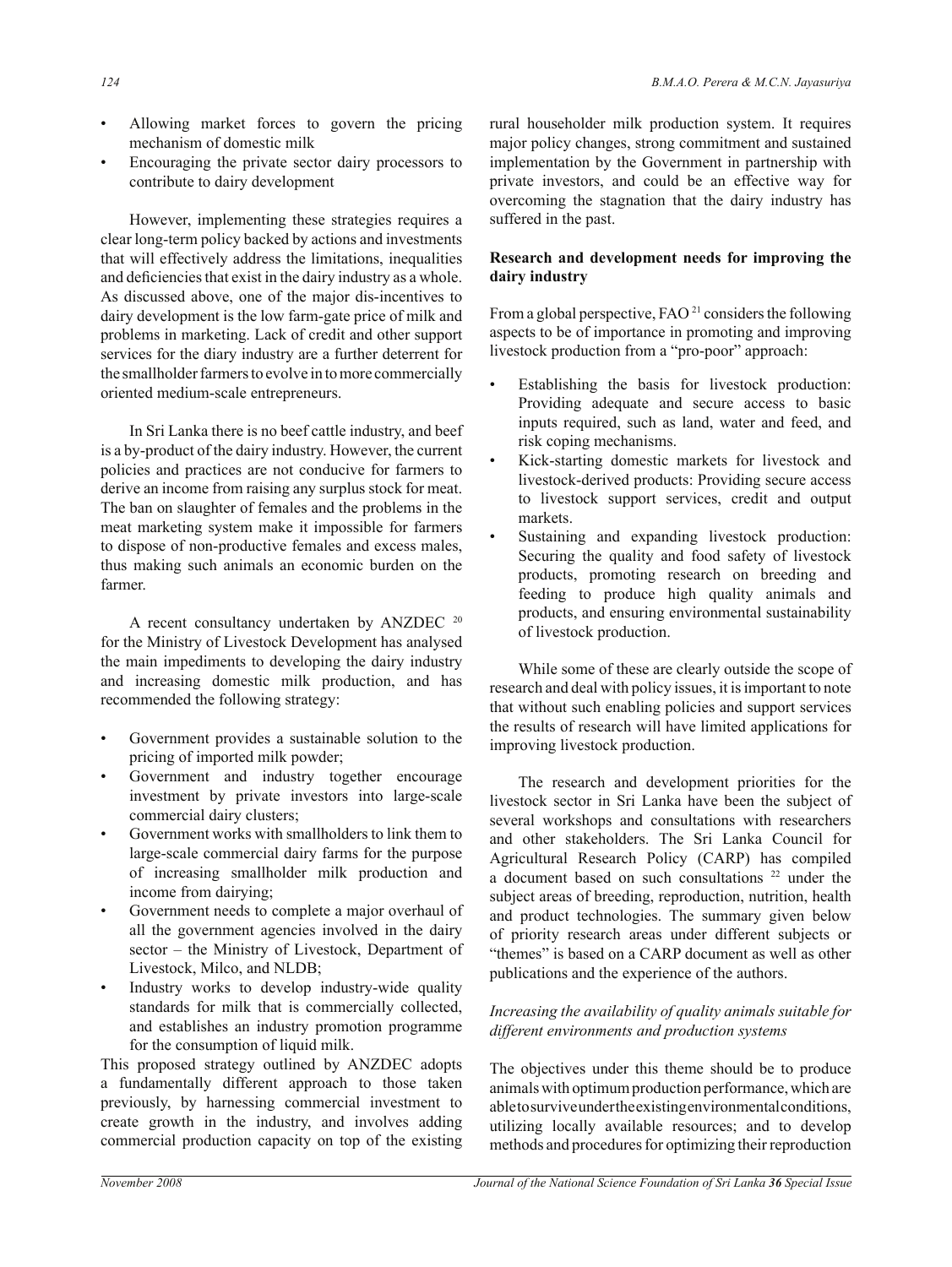and productivity cost-effectively. The research required would include the development of selection criteria for different breeds of ruminants suitable for different production systems, determining the cost-effectiveness of different genotypes under specific farming systems, establishment of sustainable breeding programmes for commercial as well as conservation purposes, and the development or adaptation and application of modern technologies for improving productivity.

## *Development of low-cost feeding strategies using locally available feed resources*

The research needed under this theme includes methods for improving the utilization of locally available feed resources to obtain optimum production of milk and meat from ruminants. This would involve the development, utilization and conservation of forage resources, both natural and cultivated, as well as development of novel feedstuffs from agricultural by-products.

## *Improving the management skills of farmers*

This area needs studies to develop appropriate educational and extension materials and to deliver them to farmers through the most effective media using modern communication methods. The ubiquitous cellular phone which is now common among village farmers could be a novel approach to farmer education in the future.

## *Provision of reliable breeding and follow-up services*

The delivery of AI and related support services has been a major bottleneck for improving dairy production. Improved methods and modalities for providing the required services, their monitoring and continuous improvement should be the focus of research in this area.

## *Controlling diseases, including sub-clinical and production diseases*

The research under this theme should include studies that will produce the information needed for making and implementing policies and programmes to control and eradicate existing infectious diseases, and to prevent losses due to parasitic, metabolic and sub-clinical diseases. The studies should focus on improving the efficacy of locally produced vaccines (e.g. for Haemorrhagic Septicaemia and Black Quarter), quality control of imported vaccines, improved methods for the diagnosis and control of common parasitic and production diseases, as well as surveillance to prevent the introduction of exotic diseases (e.g. Bovine Spongioform Encephalopathy, Contagious Bovine Pleuro-pneumonia and Bovine Viral Diarrhoea).

## *Improving the quality and safety of livestock products*

Studies are needed in this area to provide the information needed for making and implementing policies on setting standards and improving the quality and safety of livestock products as well as of animal feeds and pharmaceuticals that influence animal products. This should include studies on ingredients used in the value addition of dairy and meat products, and methods for improving the quality of animal products through advanced technologies. Surveys are also needed to identify unhygienic practices in relation to milking, slaughter and subsequent processing of milk and meat products, and on the usage, quality and safety of animal feeds, pharmaceuticals, biologicals and chemicals used in agriculture and veterinary practices.

Other areas requiring study in this theme include methods for narrowing the gap between the farm-gate price and the consumer sale price of milk, the salvage and rearing of male stock for meat, and methods for optimally using livestock by-products and excreta.

## **CONCLUSION**

Smallholder dairy farmers represent some of the 'poorest of the poor' among the rural sector. Improving production of their livestock would therefore be one of the best ways of raising their livelihoods and transforming them from one of poverty to relative prosperity.

 The prevailing constraints, limitations and shortcomings as identified above have to be addressed and rectified urgently with adequate investment and participation of both the government and the private sector. If livestock production is to be a profitable enterprise and the government is to achieve its proposed targets, there is a need for smallholder farmers to be linked to largescale commercial dairy farms. Both the government and industry together should also encourage investment by private investors into large-scale commercial dairying.

## **References**

- 1. Ministry of Livestock Development and Estate Infrastructure (1996). *Annual Report*. Ministry of Livestock Development and Estate Infrastructure, Colombo.
- 2. Central Bank of Sri Lanka (2006). *Annual Report*. Central Bank of Sri Lanka, Colombo.
- 3. Department of Census and Statistics (2006). *Statistical Abstracts*. Department of Census and Statistics, Colombo.
- 4. Abeygunawardena H. & Abeygunawardena I.S. (1998). Water buffalo farming in Sri Lanka: Production systems,